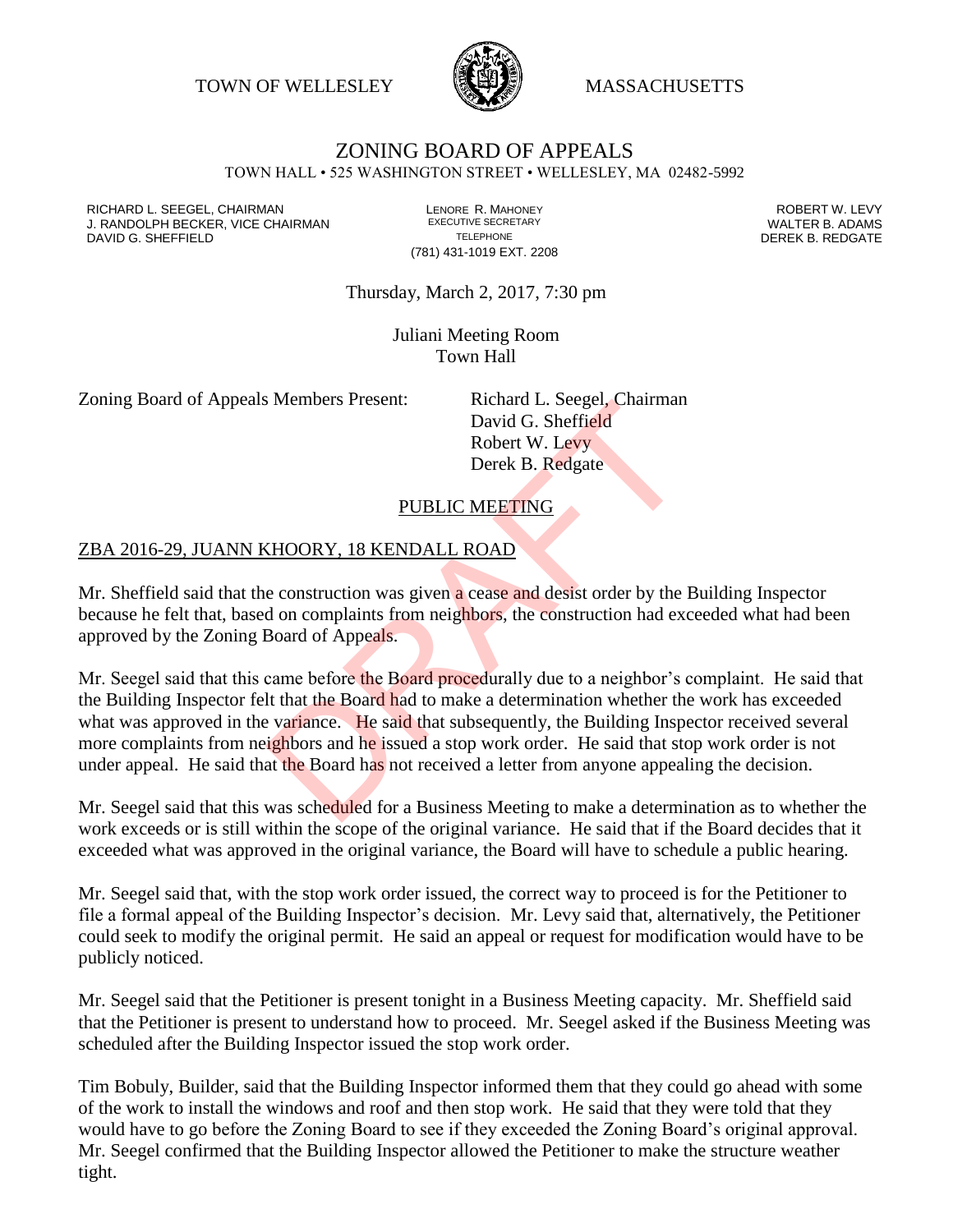Juann Khoory, property owner, said that the Building Inspector issued a verbal stop work order because some of the neighbors complained that the work may have gone beyond what was approved by the Board on March 21, 2016. She said that the Building Inspector told her that he would like to have her go before the Board at a Business Meeting to show them an as-built and what was approved by ZBA to confirm that the scope was not exceeded. She said that nothing changed in terms of square footage, height, or massing. She said that the variance that was approved by the Board allowed a bump at the front to create an entrance. She said that they built a smaller bump than what was approved. She said that she brought evidence of what was there and what the Building Inspector permitted them to build.

Mr. Seegel said that the problem may have been created by Ms. Khoory's failure to come back to the Zoning Board and the Building Inspector when she discovered conditions that she was not expecting. He said that she should have stopped the work at that point. He said that the Board did not approve taking studs down on the first floor. He said that the Building Inspector is limited in his authority by what the Zoning Board approves. Mr. Buboly said that he was under the assumption that was not part of the Zoning Board approval. He said that he thought that the Zoning Board approval was to do the bump out and the height. Mr. Seegel said that whatever the Board approves in the way of plans is what you must build. He said that the plans cannot be modified unless the Building Inspector deems that it is a minor modification or a Building Code requirement. Mr. Khoory displayed plans showing the work that was approved by ZBA. She said that they noticed damaged walls after demolition. She said that they did not touch the foundation. She said that they did not change the basement area.

Mr. Buboly said that they replaced the first floor walls with new studded walls because, when they discovered what the condition was, they were completely rotted. He said that it was old wood and there was animal feces in there. He said that there were holes and nests. He said that it was not the right way to finish the job. He said that he thought that he was doing the right thing by bringing it up to code. He said that he was not under the impression that he was doing something wrong. He said that they typically speak with the Building Inspector at the Rough Frame Inspection. He said that Mr. Grant agreed that they had done the right thing but they had not followed the right procedure. He said that he was unaware that such a minor change would affect the Board's decision. ans cannot be modified unless the Building Inspector deal growton deal growton can great members. Mr. Khoory displayed plans showin and that they noticed damaged walls after demolition. She said that they did not change th

Mr. Seegel said that when a petitioner files an application, postcards go out to all of the neighbors. He said that people did come in to look at the plans. He said that they knew that it was a modification of a variance, which has a higher standard than a special permit. He said that when the neighbors saw the part of the end wall was taken down to the deck, they saw that was not authorized in the plans.

Mr. Sheffield said that the house is partially built with a change to the dimensions of the studs because the previous exposed construction was found to be unsupporting of the second story. He said that there is a stop work order by the Building Inspector.

Mr. Levy questioned whether it should be the Building Inspector's call whether the modifications are serious enough to require modification of the permit. Mr. Sheffield said that Mr. Grant has kicked the issue into ZBA's court.

Mr. Seegel said that he drove by the property but did not get out to look at every single stud that was replaced.

Ms. Khoory said that the Board approved half of the first floor to come out. Mr. Buboly said that by the time they put the headers in there was really nothing left. He said that what was left was completely rotted. He said that he would never in good conscience leave those walls. He said that it was the right thing to do for the house.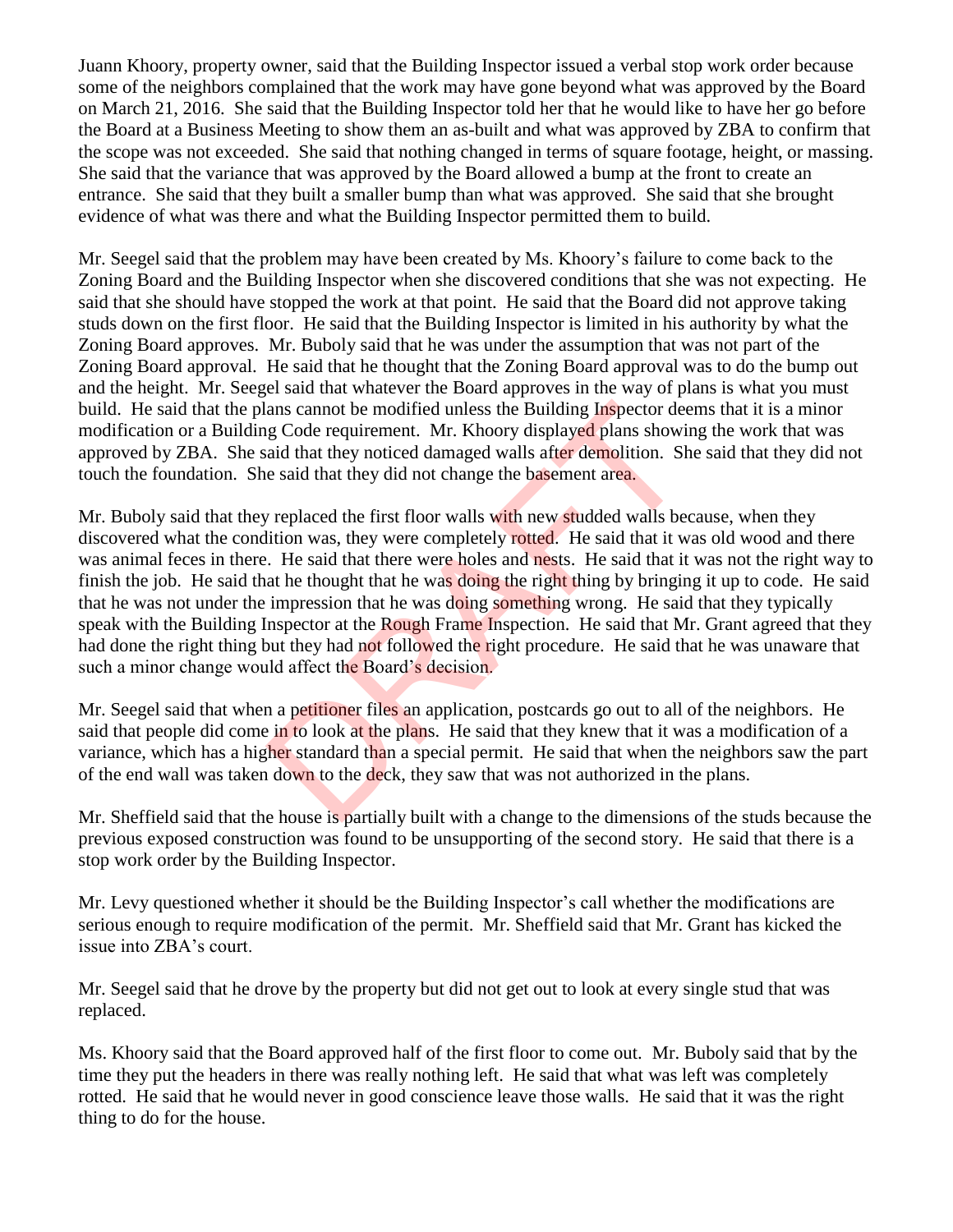Mr. Seegel said that, as a matter of law from a Zoning standpoint, once you take the walls down to the first deck, it is a different situation from what had been presented to the Board previously. He said that it is almost like a total demolition.

Mr. Levy said that this is either a request to modify a previously issued permit, which has to be properly noticed or there should be an appeal from the Building Inspector's stop work order. He said that the determination of whether the structure complies with the previous permit is initially the Building Inspector's. Mr. Seegel said that he agreed. Mr. Levy said that in the past, Petitioners have come before the Board to request to make a small change at a Business Meeting. Mr. Seegel said that this meeting was called in response to neighbors' complaints. Mr. Buboly said that they did not change the structure. He said that they only changed the integrity of the walls. He said that they typically do that as a field change with the Building Inspector. Mr. Seegel said that it fine if it is a house that is not being built under a variance or special permit.

Mr. Levy confirmed that this was published as a public hearing. He said that if abutters have concerns, they should have an opportunity discuss them. Mr. Seegel said that since it was not published, the Board cannot make a ruling. He said that the Petitioner will have to go back to see the Building Inspector and ask him to issue a formal stop work order so that it can be appealed to the Zoning Board of Appeals at a public hearing. Ms. Khoory said that the Building Inspector told them to follow this procedure. She said that the job has been stopped for two months. She said that the **Building** Inspector recognizes that there have not been changes since ZBA approval. Mr. Seegel said that the Board did not receive anything from the Building Inspector. He said that the Board is present at the public meeting because of neighbors' complaints. Mr. Khoory asked about the nature of the complaints. Mr. Seegel said that when the original application was filed, neighbors came to look at the plans. He said that when they saw walls coming down on the first floor level, they realized that was not in the original plans. He said that neighbors called the Building Inspector and the Zoning Office to complain. He said that the Board was asked to put this on a business meeting schedule to determine whether the work has exceeded what was granted in the original decision. He said that the Building Inspector allowed the Petitioner to close the house in to make it weather tight and then they had to stop. He said that the Board does not have anything from the Building Inspector. He said that if the Building Inspector has told them to stop, they need to get something in writing. He said that Ms. Khoory will have to make a formal appeal of the stop work order. He said that gets appealed to the Zoning Board as a separate matter. He said that the appeal should say that she is appealing the stop work order and, in the alternative, for approval of the modification to take out more of the original building was intended because rot and other things were found. stop work order so that it can be appealed to the Zoning<br>ory said that the Building Inspector told them to follow ti<br>ped for two months. She said that the Building Inspecto<br>nce ZBA approval. Mr. Seegel said that the Board

Mr. Sheffield asked Ms. Khoory if the Building Inspector had given her anything in writing. Ms. Khoory said that everything was verbal. He said that he would not send a note because he had already told the contractor. She said that the Building Inspector told her that she needed to go to ZBA to make sure that they had not exceeded the parameters of the original decision. He told her that if the ZBA was okay with what had been done, she would be allowed to proceed with the work.

Mr. Seegel asked if there was anyone present who wished to speak about the matter.

Michael D'Ortenzio, 40 Russell Road, said that he is one of the abutters who expressed concern. He said that he had a few questions. He asked about Total Living Area plus Garage (TLAG). He said that the Planning Board had recommended a deferral for the variance that was granted in 2016 until further information could be sought about TLAG. He said that may not be relevant because the variance was granted. The Board said that it is not relevant to this issue. Mr. D'Ortenzio said that he had questions about process. He asked if there would be a different legal standard if the house was torn and rebuilt versus the renovation of a one-story addition. He asked if there would be a higher standard with respect to impact to the neighborhood. Mr. Seegel that it would not because variances had been issued for the property years ago. He said that when they come before the Board now, they come before the Board to modify a variance. He said that has a higher standard than seeking a special permit. He said that they complied with all of the Board's requirements. He said that they ran into a problem with rot. He said that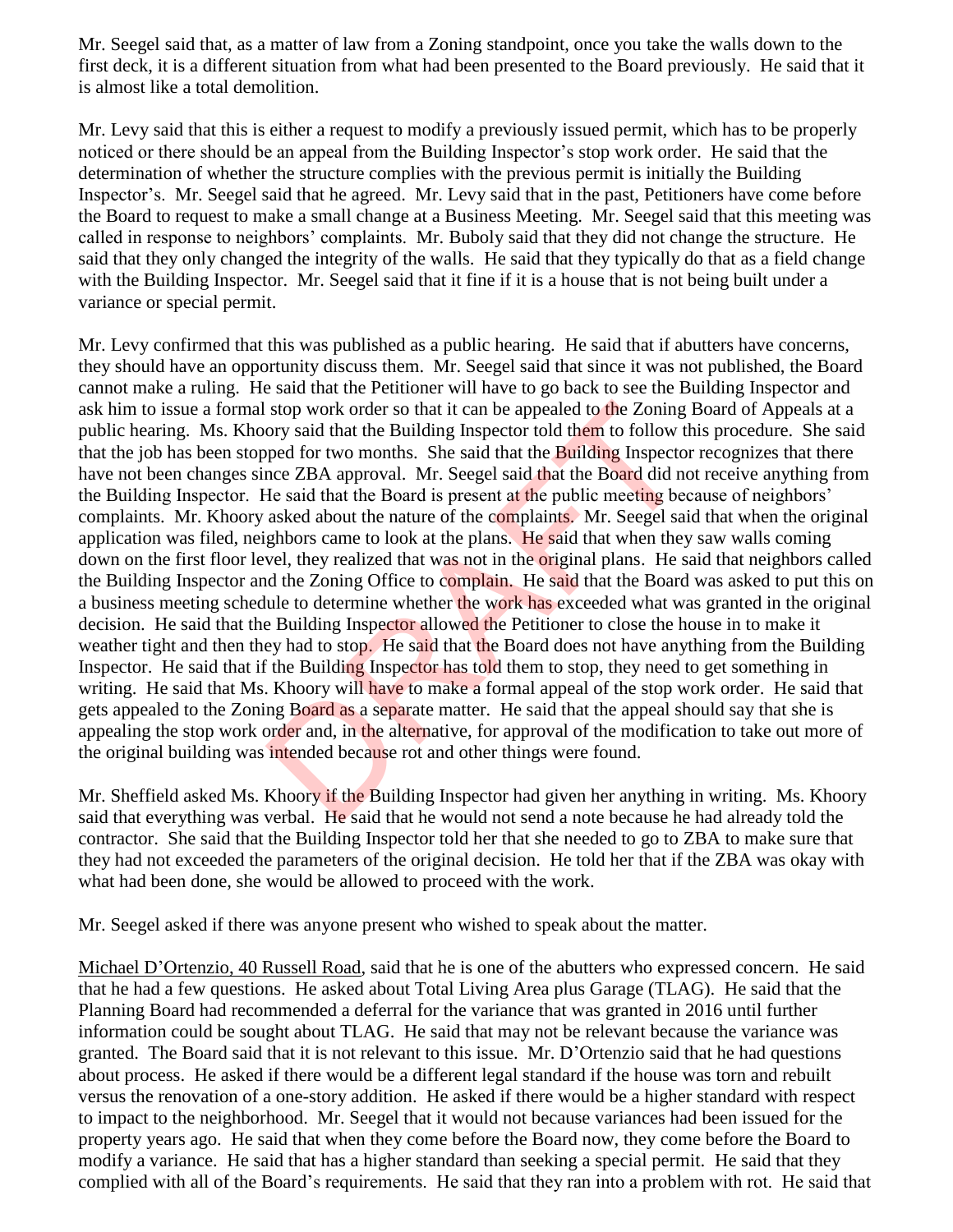the contractor stated that the best way to deal with that under the Building Code is to remove the rotten studs and replace them.

Mr. Levy asked if Mr. D'Ortenzio was concerned that any of the changes would impact him or the neighborhood. Mr. D'Ortenzio said that he had not had a chance to familiarize himself with the specifics of the changes. Mr. Seegel said that they have not changed anything. He said that they were supposed to only go down to the second floor level, replace the windows on the first floor and then build up the floor above. He said that when they started taking out the old windows, they discovered rot in the wood. He said that contractor determined that it was not structurally safe, so he took it upon himself to replace some first floor walls as well. He said that was not in the original plans that came before the Board. He said that a question is whether the Board's decision would have been any different. He said that he sat at the previous hearing and did not think that the Board's decision would have been different.

Mr. Levy said that if the Building Inspector is looking for some type of advisory opinion, this does seem to be di minimis. He said that it will have no impact on the neighborhood.

Mr. Redgate said that he sat for the original decision. He said that he visited the site. He said that it is a brand new home. He questioned whether the Board would have looked at it differently with the understanding that it was going to be a teardown and was seeking a variance. He said that he would have liked to ask the Building Inspector what he would have done if there was no special permit or variance from ZBA on a property that was conforming and somebody did not comply with what they had given the Building Inspector for a demolition permit. He said that there was a plan in the application packet to the Board that showed a piecemeal demolition plan. He said that he would have liked to have asked Mr. Grant what he would have done if the entire house was razed and rebuilt. estioned whether the Board would have looked at it differ<br>going to be a teardown and was seeking a variance. He<br>Inspector what he would have done if there was no speci<br>that was conforming and somebody did not comply with<br>d

Mr. Levy said that the Board is not going to make the Petitioner tear down the house.

Mr. Seegel discussed having the Board make a determination, based on what it had seen, that the changes are di minimis. Mr. Levy said that the Board could issue an advisory opinion to the Building Inspector and he can make a decision about what he wants to do.

Mr. Redgate asked if there is language in the decision about maintaining the walls. Mr. Sheffield said that the plans show about 50 percent of the walls being removed. Mr. Buboly said that they did not replace the whole first floor. He said that the garage level is existing walls with the exception of the approved bump out at the front. He said that they had approval to take out sections at the deck level for some exterior and all of the interior walls. He said that when they went to build the window headers, there was really nothing left. He said that they did not touch the foundation area on the first floor at the garage level. He said that on the deck level, instead of leaving the old walls, they replaced them. Mr. Sheffield confirmed that no square footage was added.

Linda Natansohn, 44 Russell Road, said that she lives next door. She said that it is a quiet neighborhood with modest sized houses. She questioned whether the Board would have looked at this differently if all the walls were to come down. Mr. Seegel said that the Board authorized the renovation. He said that the fact that they discovered some structural problems in the walls as they were doing the work is something, in his opinion, that the Building Inspector should have authorized as a change. He said that it appeared to him that this should not be back before the Zoning Board. He said that the house will be the same square footage as what the Board approved and will look like the plans that were authorized. He said that the only thing that is different is that there are some new walls in place of structurally unsound walls. Ms. Natansohn said that she does not know what gets measured in terms of height of the walls. Mr. Seegel said that the Board has to be fair to everyone. He said that the Petitioner has been held up for some time. He said that the neighbors are concerned about what is happening. He said that, from what the Board can determine, there has been no change in the size of the house. He said that the second floor walls had to come down because they were not structurally sound. He said that it is a strange lot. He said that the house was usually built with 2 by 4 walls. He said that today it is more environmentally proper to build